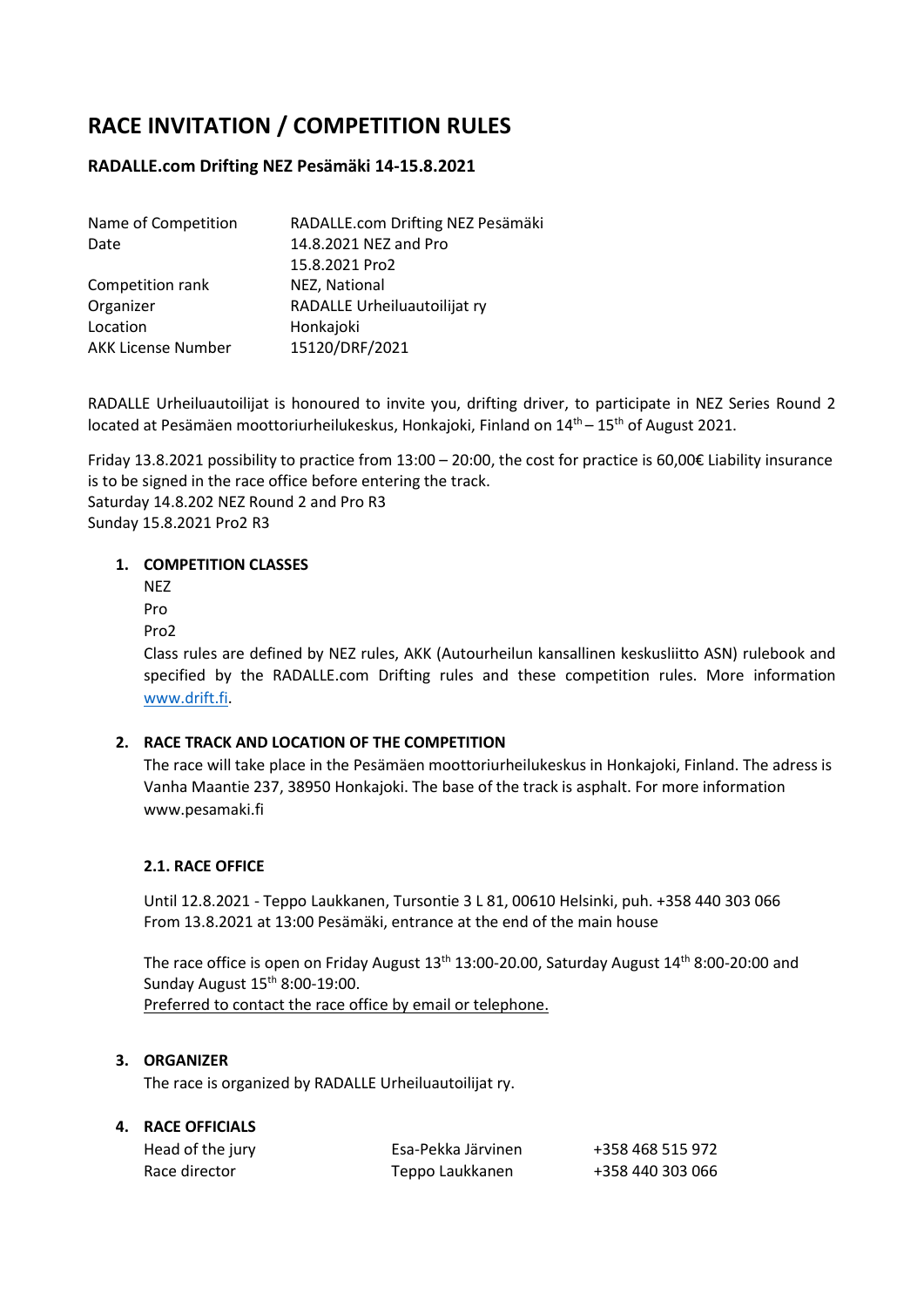Race secretary Isa Qvist +358 400 703 111 Main scrutineer Juha Pirskanen Head of security Heikki Isomäki

#### 4.1. JUDGES

Roland Snellman Torolf Snellman Tommy Snellman

#### 4.2. CONTACT PERSON

RADALLE Ua Teppo Laukkanen +358 44 03 03 066

drifting@radalle.com

#### 4.3. OFFICIAL NOTICEBOARD

The official noticeboard is to be found at www.drift.fi

#### 5. REGISTRATION IN ADVANCE

- 1. Drivers have to sign up for the race via drift.fi. The accurate address is https://drift.fi/races/132/signup (Select language from the option bar). Please fill out the form precisely, we will use this information for example Livestream, commentators, website etc.
- 2. The participants must also sign up at KITI-race service (if you do not have Motorsport-ID issued by AKK (Autourheilun kansallinen keskusliitto ASN), please contact the race director or race secretary). The registration according to series regulations.
- 3. Send by email receipt of payment (entry fee, ecofee as well as possible practice fee and extra tickets for the mechanics/co-operation partners), picture of drivers license and car insurance as well as the contact information (name and telephone number) for the mechanics/co-operation partners in advance before August  $11<sup>th</sup>$  2021 at 23:59 by email to isa.qvist@gmail.com

#### Registration will end on Wednesday August 11<sup>th</sup> 2021 at 23:59.

Entry fee is 150,00€. Members of RADALLE Ua ry -20,00€. Ecofee is 20,00€ / driver. The ecofee consists of electricity used at the paddock, the use of showers, waste disposal fee etc.

The entry fee, ecofee as well as possible practice fee and extra tickets to mechanics/co-operation partners must be paid to the RADALLE Urheiluautoilijat ry account FI76 1416 3000 1338 27 before August  $11<sup>th</sup>$  2021. Use your own Motosport ID as the reference number of the payment.

NOTE! All payments must be paid in advance, there is no possibility to pay cash in this event.

The maximum amount of drivers is 50.

Late registrations will be accepted into the race, if approved by the management of the event. The late registration cost is the entry fee +50,00€.

Pre-registered drivers will receive free entry to the venue for the driver and three (3) mechanics. We are obligated to inform THL (Finnish Institute for Health and Wellfare) the contact information of all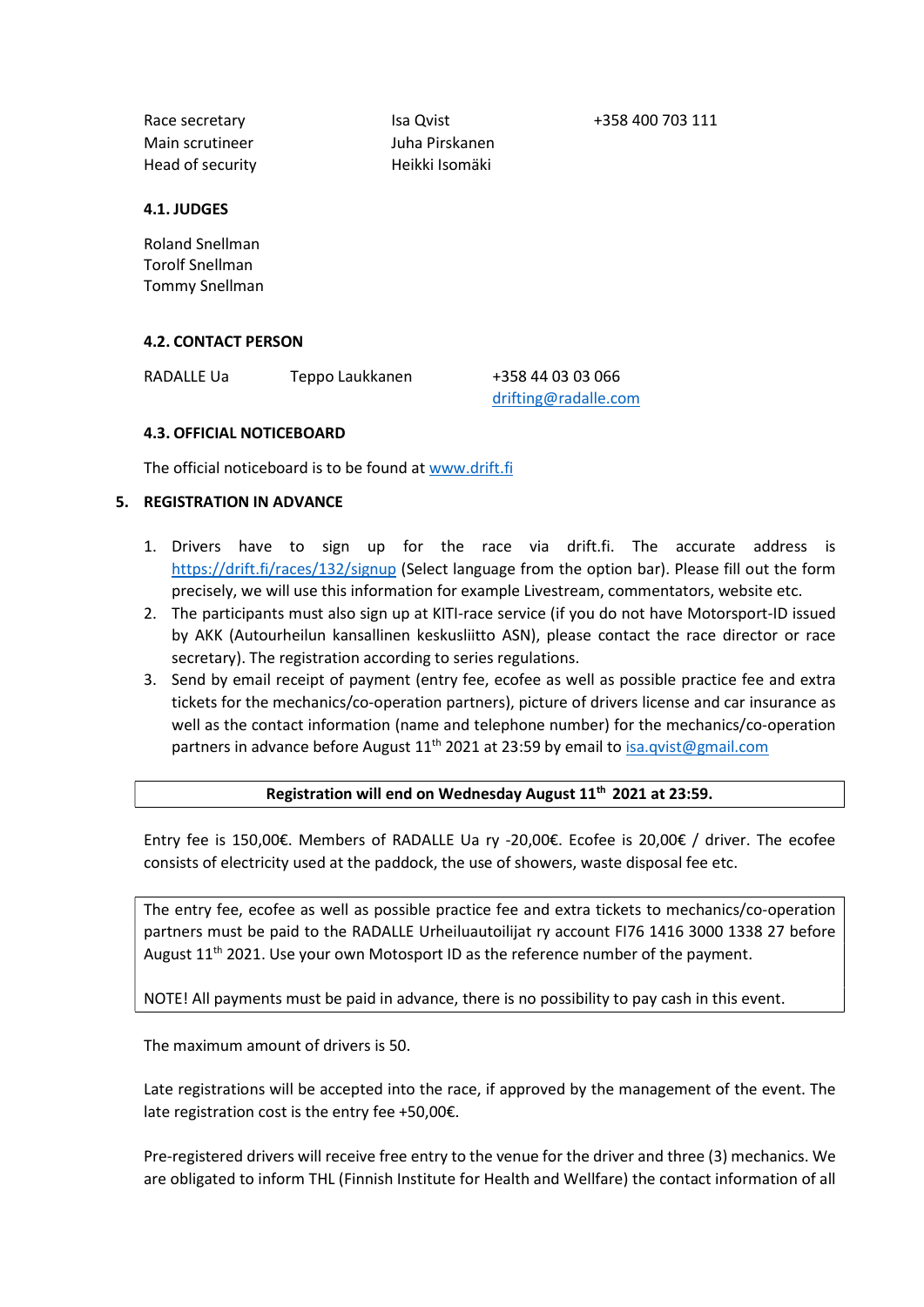the people participating in this event. Therefore – send by email the name and telephone number of the mechanics. This information will be saved for two (2) weeks after this event.

The competitor may purchase at the most five (5) extra tickets only in advance for extra mechanics or co-operation partners for the price of 10,00€/extra ticket. All pre-purchased tickets are to be picked up from the entrance.

NOTE! Normal entrance fee if purchased at the site.

#### 5.1. REGISTRATION ON THE TRACK

At the race day, announce your arrival at the site by sending a message to the WhatsApp group Drifting kuskit-info. If you are not yet a member of this group, you may ask to be added by contacting Isa Qvist, tel. + 358 400 703 111.

Liability insurance is to be signed in the race office before entering the track, please have own pen with you in order to sign the paper. If you will not participate in the practice, the liability insurance is to be signed before the first Drivers briefing.

#### 6. GENERAL REGULATIONS

The regulations of the NEZ and AKK (Autourheilun kansallinen keskusliitto ASN) 2021 rulebooks, RADALLE.com Drifting regulations, the rules of this race invitation and any possible additional regulations are to be followed in this competition.

The management of this competition has the right with the decision of the jury, if the circumstances demand, to cancel, reschedule or suspend the race or a part of it and issue additional regulations the deem necessary. The organizer of this competition is not responsible for the costs caused to the competitors by possible changes or cancellations. Responsibilities and insurances are in accordance with 2021 rulebook.

Participation in the competition will happen on the own responsibility of the competitor. AKK Motorsport ry, track companies, RADALLE Urheiluautoilijat ry, R-Pro Oy, X-Promotions Oy or any other clubs or companies affiliated with the event are not responsible for the possible damages or accidents that may occur during the event.

The competitor is responsible for all damages caused to the track or its surroundings. The competitor is also responsible for the actions and neglections of their assistants/mechanics/co-operation partners.

## 6.1. PARTICIPATING RIGHTS

The competition is open to all Drifting drivers, who

- holds a valid annual Drivers licence, issued by one of the NEZ ASNs
- holds a valid competition license issued by AKK (Autourheilun kansallinen keskusliitto ASN) or one of the NEZ ASNs
- holds atleast a valid traffic insurance for the race vehicle
- has been approved to participate by the management of this competition

Use of any alcohol drinks is prohibited in the area of the track and the paddock. The organizer may randomly test the alcohol level of a competitor or mechanic.

#### 6.2. COMPETITION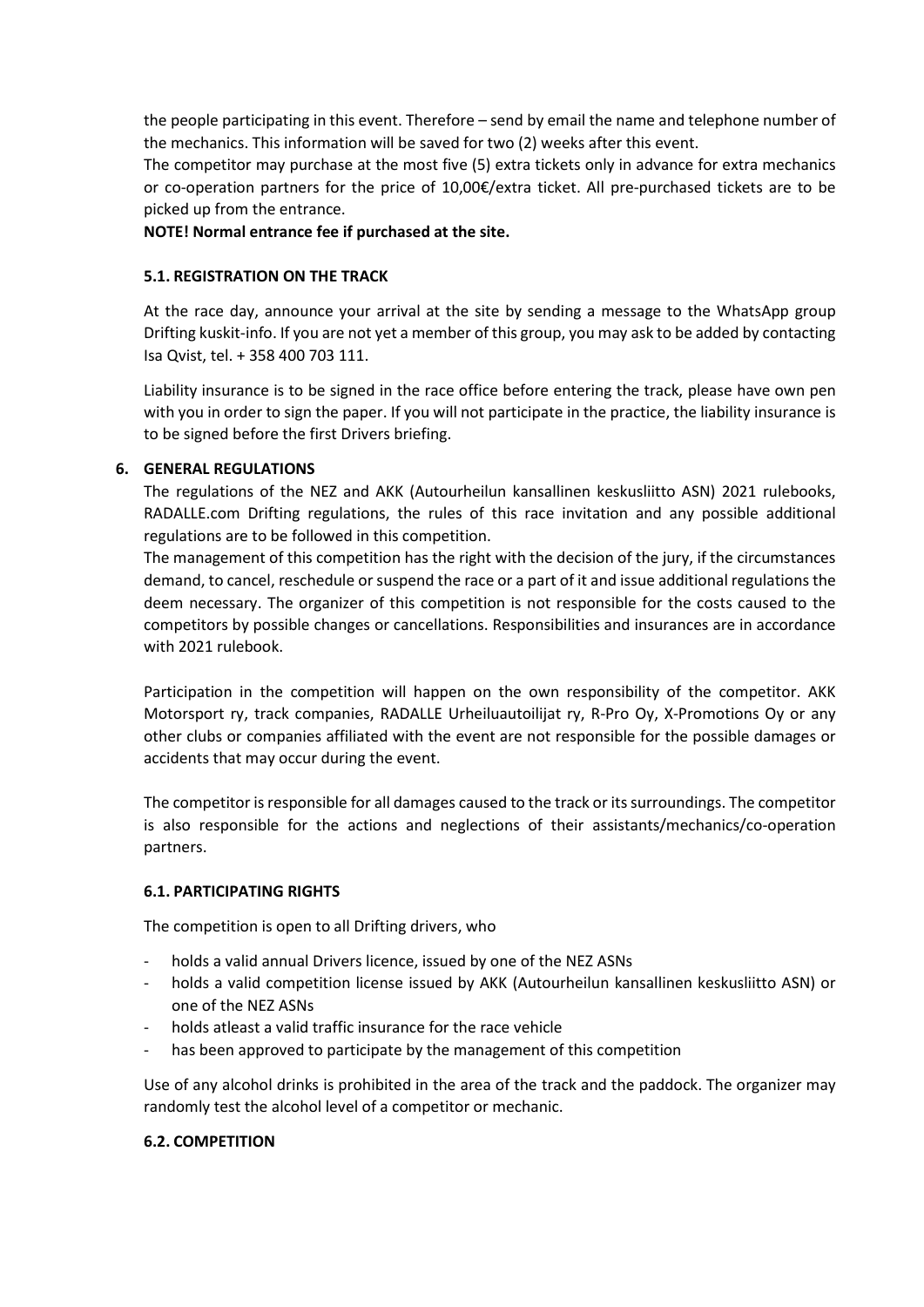Progress of the competition is according to the AKK (Autourheilun kansallinen keskusliitto ASN) rulebook. Evaluating judges have the right to cut off or end the competition if needed. Driver has to score points from qualifications in order to continue to the tandem battles.

#### 6.3. SCHEDULE

| August 11th 2021             | 23:59 | Pre-registration at drift.fi & KITI ends       |
|------------------------------|-------|------------------------------------------------|
| August 13 <sup>th</sup> 2021 |       | $13:00 - 20:00$ Free practice and registration |

Schedule to be published during week 32

NOTE! The schedule is preliminary, the organizer reserves the right to change the schedule. Please check the accurate schedule at www.radalle.com

#### 6.4.EVALUATION JUDGING

According to regulations of the series. Evaluation judging principles will be specified in the drivers' briefings.

#### 6.5.JUDGING AREA

We will publish the judging area after it has been approved by the necessary parties.

#### 6.6.SERIES POINTS

According to regulations of the series.

#### 6.7.DRIVERS' BRIEFING

Drivers' briefings according to the schedule. Information of possible changes will be told in the WhatsApp Drifting- kuskit info-group as well as announcements. If you are not yet a member of the group, please contact Isa Qvist, tel. +358 400 703 111 in order to add you to the group for the duration of this event.

Every driver must attend the entire duration of the drivers' briefing. For late arrival, a penalty of 50,00€ will be issued. If not attending the drivers' briefing, the management of this event may exclude the driver from this race.

There are three (3) drivers' briefings, one before free practice, second before qualifications and third before the tandem battles. Significant information is shared at these briefings, so do not disturb and ask the right to speak during the briefing.

## 7. SCRUTINEERING

All cars must pass the scrutineering, in which they are deemed to fulfill the technical requirements of their series, before taking part in the first performance.

The decibel limit on the day of the competition is 110 dB / 4500 rpm. All race vehicles must have at least a valid traffic insurance.

## 8. PADDOCK REGULATIONS

You must register to the head of paddock when you arrive at the track area in order to get the information of the paddock spot reserved for you. The spots will be appointed by the head of paddock and it is not allowed to place vehicles or a tent anywhere else in the area. The instructions given by the head of paddock must be followed precisely, because the space is very limited in the paddock area. All extra vehicles and trailers must be moved to another location which will be pointed out separately.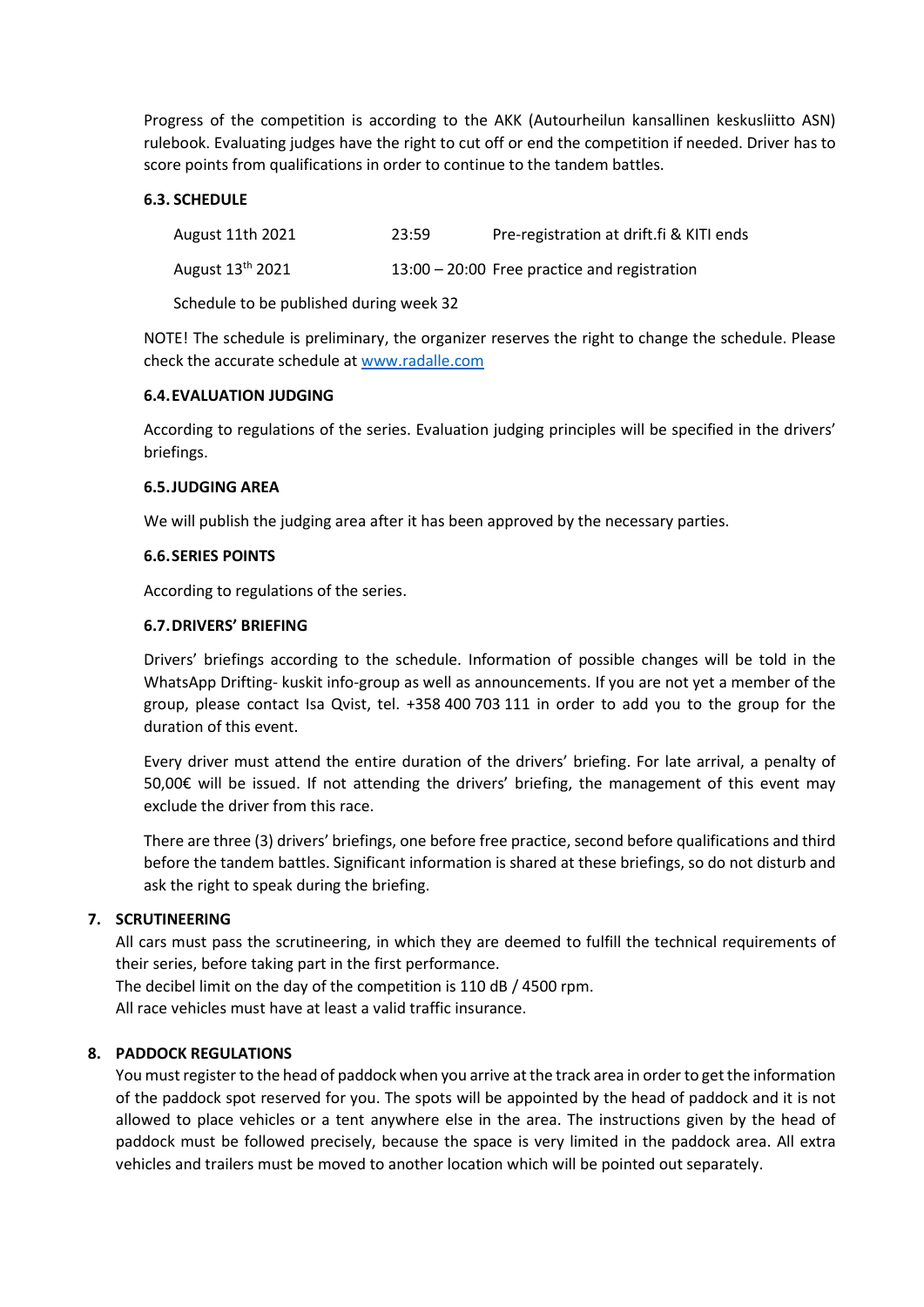Please note, it is strictly forbidden to start your racing vehicle between 20:00 – 08:00. If this rule is not obeyed, the competitor may be excluded from the race.

Due to the orders from emergency services authorities, there will be more surveillance of the width of the rescue roads. Therefore, no part of the paddock structure (for example tents, marquise, rugs, tools, spare parts etc.) including all vehicles, may exceed the designated paddock area. If neglections are noticed, it has to be fixed immediately. For continuous remarks, the organizer may set a fine of 500,00€ for each remark.

Should you need electricity in the paddock, find out the location of the electric outlet from the organizer. The maximum power outlet is 10A, excluding the tire machine. Ask for a garbage bag from the race office and find out the collection method of waste and the location of the garbage disposal places.

Competitors must have a fuel and lubricant proof tarp as the base of their paddock spot. Everyone must also have an absorption mat approved by the rulebook in order to prevent oil leaks into the soil both under the race vehicle as well as the maintenance vehicles.

Before leaving the track area, please make sure that your accommodation and paddock areas are cleaned. The organizer or the track company will charge the competitor if their paddock areas are not cleaned out properly.

Find out

- the location of the fire extinguishers
- the location where welding and spark inducing work are allowed
- the smoking areas
- the limitations of using open fire

You must ask for permission to do welding or spark inducing work. The competitor must take care of removing the tires used during the competition from the track area under the threat of a fine.

The fire extinguisher of the paddock spot must be a minimum of 6 kg ABC-class fire extinguisher or ABclass 6 liter foam extinguisher. The extinguisher must be placed near the paddock fairway in the tent and easily available. The extinguisher must have been inspected and it must have a valid stamp.

The use of open fire (including barbequing) is only permitted in placed pointed out by the organizer. Smoking and washing with gasoline in strictly forbidden in the paddock area.

## FUEL MAY BE KEPT ONLY IN CONTAINERS MEANT FOR STORING FUEL!

You may move safely in the paddock using reasonable sized vehicles. If a motor vehicle is in use, a helmet is required. It is prohibited for children under 15yrs to use any kind of motor vehicles in the paddock area.

There is an absolute silence in the paddock and accommodation area every day from 23:00 to 8:00. There is a party area on Saturday evening, there you may party more freely.

Smoking is permitted only in places pointed out by the organizer. If breaking this regulation, the jury may issue a fine of 100,00€ which must be paid immediately on the track. The fine may be given to a competitor, their mechanic or team member. The competitor (mechanics and team members included)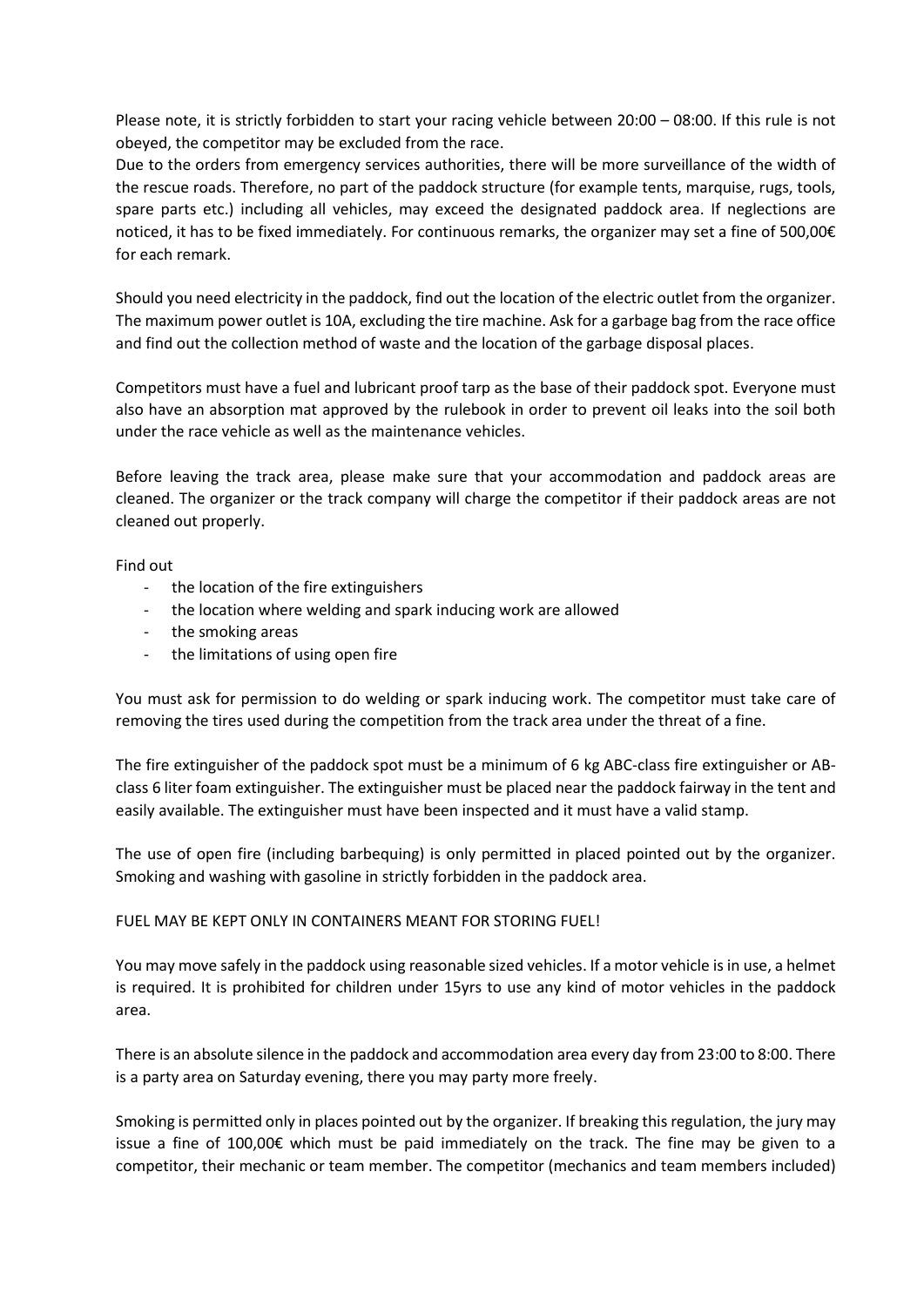in question can not continue the race before the fine has been paid. You cannot issue a complaint of an appeal to AKK (Autourheilun kansallinen keskusliitto ASN) about a fine issued by the jury.

The paddock is an open and windy area. Make sure that your tent is properly anchored and have weights and other instruments with which you can anchor your tent in situations where you are not allowed to attach the tent to the asphalt.

#### 9. AWARDS

Three best drivers in each class will receive object awards in the race. In addition with the NEZ-series, part of the entry fee is given out as a prize of the race as well as to the winner of the season according to the series regulations. All award recipients must attend the prize giving ceremony, only the race director may give permission not to attend the prize giving ceremony in case of force majeure. Awards that are not picked up, will not be sent to the recipient afterwards.

#### 10. RESULTS

Inofficial results will be published at www.drift.fi during the day of the race. The official results will be visible in KITI-racing service as well as www.drift.fi after the race.

#### 11. SERVICES

The cafe at the track will be open from Friday to Sunday. Miscellanious warm food and other products available. In the main house on the track you will find the showers and sanitary facilities. The sauna is heated for the competitors and their teams both on Friday and Saturday.

There is no possibility for fuel at the track area. The nearest gas station is found easiest by using www.polttoaine.net services.

#### 11.1. ACCOMODATION

It is possible to camp out at the track area, the fee is 25,00€/car/night. The accommodation fee is to be paid in cash at the track to local organizer. Please note that the accomodation area may be located at another site than the paddock. The camping electricity may NOT be used for heating.

Other accomodation possibilities nearby may be found easiest on the website of the municipality.

#### 11.2. FIRST AID

There is a unit of first aid present at the race. You can contact them by meeting them or for example from the race office. The unit will be on call in the immediate proximity of the paddock.

#### 12. ADVERTISING

Vehicles must have the stickers regulated by the series regulations. You can ask for the stickers in the race office. You are not allowed to modify of cut the stickers.

The organizer wishes that you will announce for example on Facebook or Instagram that you will participate in the race and if possible, send a picture of yourself and your car for example through Facebook so that the organizer is able to promote you.

#### 13. PANDEMIC SITUATION